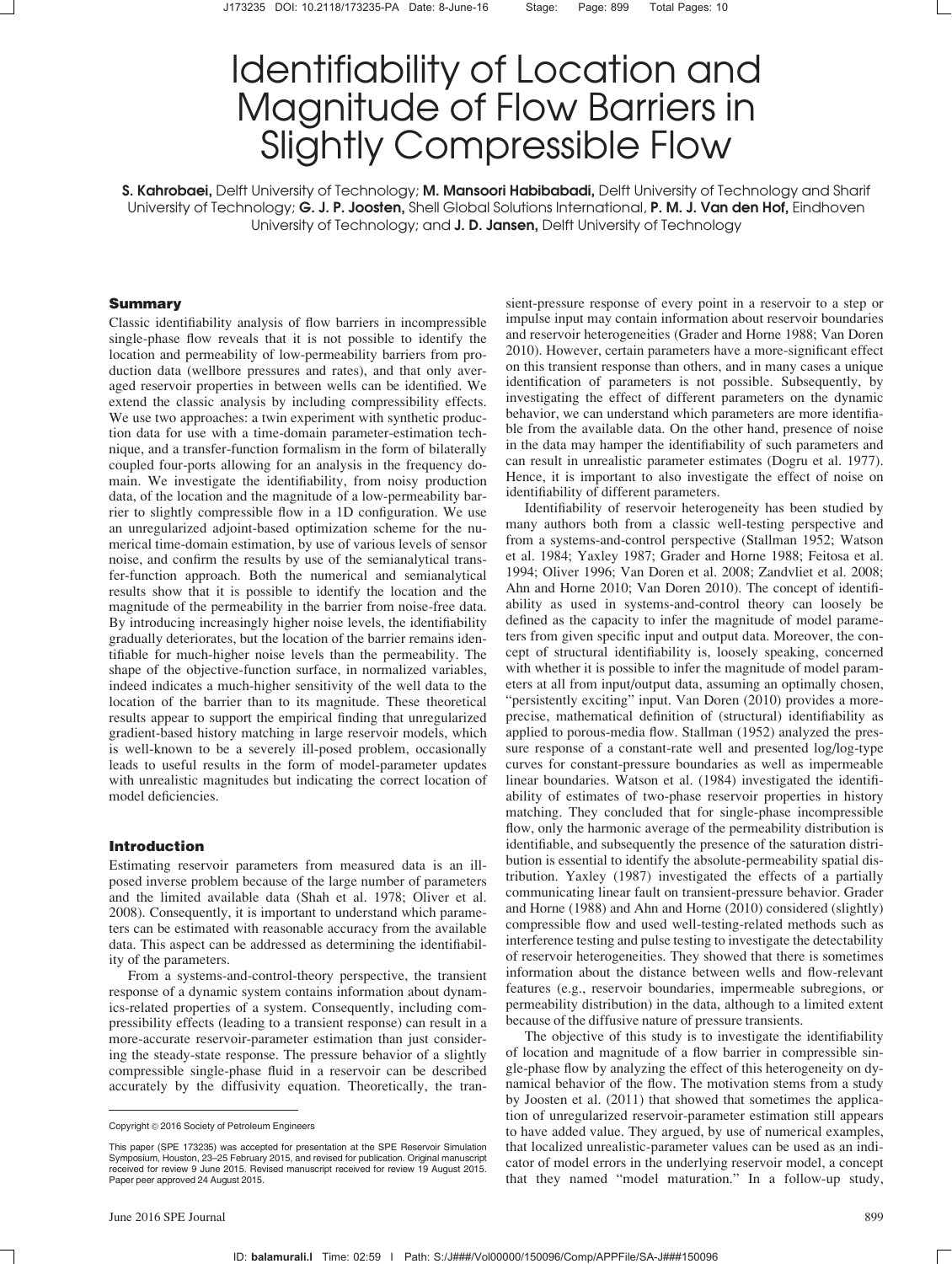

Fig. 1—Permeability field of a 1D homogeneous reservoir model with a low-permeability barrier. Permeability values are expressed as the natural logarithm of permeability in md. The blue and orange dots indicate the injector and the producer, respectively.



Fig. 2—Permeability field of the starting model. Permeability values are expressed as the natural logarithm of permeability in md. The blue and orange dots indicate the injector and the producer, respectively.

Kahrobaei et al. (2014) showed that the application of unregularized reservoir-parameter estimation may sometimes give an indication of the location of significant missing features in the model. In the present study we further analyze this phenomenon by addressing the identifiability of flow-relevant features. In particular, we apply two approaches to study the possibility of detecting a low-permeability barrier from the observations (outputs of the system). In the first approach, we conduct three different twin-experiments with synthetic production data contaminated with different noise levels in the time domain. In our twin experiments, an unregularized parameter estimation is applied to update uncertain parameters (gridblock permeabilities) in a 1D reservoir model that contains a major deficiency in the form of a missing low-permeability feature. In the second approach, we develop an analytical method to explain our timedomain findings. In this approach we consider flow through porous media as a linear system and develop a method that gives an analytical expression for the dynamic characteristics of the system as a function of the system's geometric properties and heterogeneity in the frequency domain. This solution is obtained by use of a transfer-function formalism applied to a series of bilaterally coupled porous-media models.

The structure of this study is as follows: Next we present and discuss the numerical twin-experiment results in the time domain. The transfer-function formulation is derived next. Afterward we investigate effects of location and magnitude of a flow barrier on the output of a system and present and discuss the parameter-estimation results on the basis of the frequency responses of the system. Next, the objective-function space is visualized and the (structural) parameter identifiability is discussed. We end the study with a brief discussion and conclusions.

### Time-Domain Twin Experiments

We perform three twin experiments. They all use the same "truth model" to generate synthetic data, but the resulting data are contaminated with different noise levels. The first experiment involves the assimilation of noise-free production data, whereas in the last two experiments we assimilate noisy production data.

Synthetic Truth. Consider 1D single-phase flow of a slightly compressible fluid through a porous medium. The domain has a homogeneous permeability distribution with a low-permeability barrier in between. The size of the reservoir is  $500 \times 50 \times 2$  m, which is divided into 50 gridblocks. Fluid compressibility is  $1.0\times10^{-7}$  Pa<sup>-1</sup>, and fluid viscosity is  $1\times10^{-3}$  Pa·s. The reservoir is produced with an injector at the left side and a producer at the right side. A low-permeability barrier with a width of 30 m is located 350 m from the injector. The background permeability is 300 md, and the permeability of the barrier is 0.1 md. The reservoir has a uniform porosity of 0.2. The initial pressure is 300 MPa. The producer is operating at a bottomhole pressure of 250 MPa and the injector at a constant flow rate of  $0.002 \text{ m}^3/\text{s}$  (172.8 m<sup>3</sup>/d). The reservoir is simulated for 1,000 days and we measure the flow rates in the producer on a daily basis. Fig. 1 shows the permeability field of the reservoir with its low-permeability barrier.

Starting Reservoir Model. The low-permeability barrier in the reservoir is missing in the starting model. All remaining parameters in the starting model are identical to those of the truth case. Fig. 2 depicts the uniform-permeability field of the starting model with a constant permeability of 300 md.

For parameter-estimation purposes we try to minimize an objective function, which is defined as a mismatch between observed data and simulated data:

$$
J(\mathbf{m}) = [\mathbf{d} - \mathbf{y}(\mathbf{m})]^T \mathbf{P}_d^{-1} [\mathbf{d} - \mathbf{y}(\mathbf{m})], \quad \dots \dots \dots \dots \dots \tag{1}
$$

where m is a vector of unknown model parameters (gridblock permeabilities for the present study), d is a vector of data (measurements), y is a vector-valued function that relates the model parameters to the model outputs (i.e., the simulated data), and  $P_d$ is a square positive semidefinite matrix of weight factors that is chosen as the measurement-error covariance matrix. Minimization of the objective function is achieved by adjustment of the model parameters m. Various numerical techniques are available to perform this minimization, with the most-efficient one being gradient-based minimization where the gradient is computed by use of the adjoint method (Oliver et al. 2008). For the present study, we used an in-house reservoir simulator with adjoint functionality to calculate the gradients of the objective function (Kraaijevanger et al. 2007). We used the limited-memory Broyden-Fletcher-Goldfarb-Shanno method to minimize the objective function (Gao and Reynolds 2006).

Experiment No. 1: Parameter Estimation on the Basis of Noise-Free Measurements. In the first twin experiment, parameter estimation is performed starting from the uniform reservoir model, depicted in Fig. 2, on the basis of the perfect (noise-free) production data. Fig. 3 shows the updated permeability field after parameter estimation. For this experiment, the covariance matrix is chosen as an identity matrix.



Fig. 3—Updated permeability field of the 1D reservoir model for Experiment No. 1. Permeability values are expressed as the natural logarithm of permeability in md.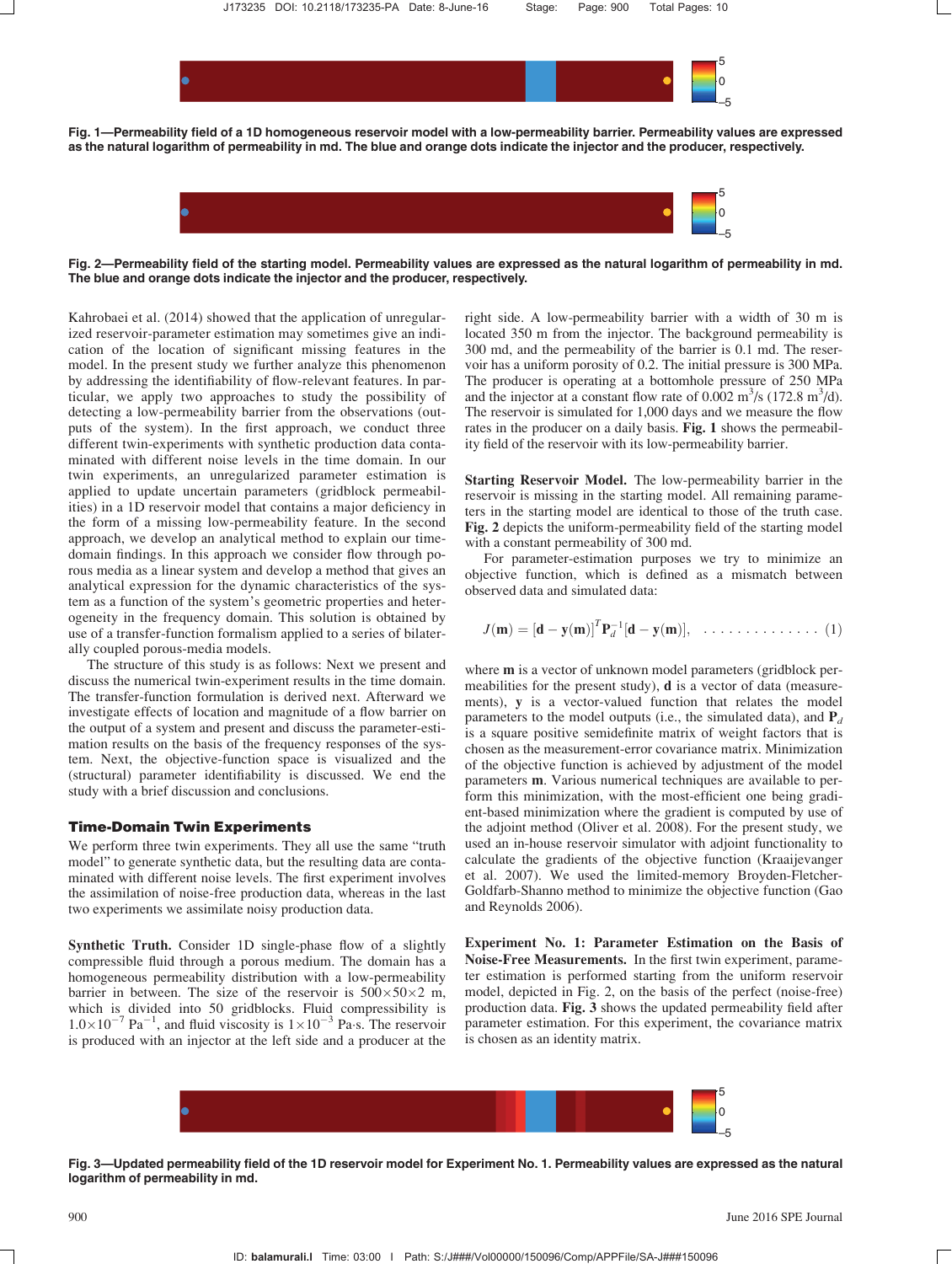| Model              | Gridblock No. | Permeability<br>value (md) |
|--------------------|---------------|----------------------------|
| Truth parameters   | 36            | 0.1                        |
|                    | 37            | 0.1                        |
|                    | 38            | 0.1                        |
| Updated parameters | 36            | 0.1                        |
|                    | 37            | 0.0997                     |
|                    | 38            | 0.1                        |

Table 1—Gridblock numbers and permeabilities of the low-permeability barrier in the truth and the updated models.

Table 1 lists the gridblock numbers and corresponding permeability values of the low-permeability barrier in the truth case and the updated model (Figs. 1 and 3, respectively).

As can be seen in Table 1, the gridblock numbers and the gridblock permeabilities of the low-permeability barrier in the updated model are exactly the same as those in the truth case.

Experiment No. 2: Parameter Estimation on the Basis of Noisy Measurements: High Signal/Noise Ratio. In second twin experiment, parameter estimation is performed starting from the same reservoir model as Experiment No. 1 but on the basis of noisy production data. Errors are generated by sampling from a Gaussian distribution with zero mean and a standard deviation equal to  $27.8 \times 10^{-3}$  m<sup>3</sup>/s (1 m<sup>3</sup>/d). Negative production rates, after the addition of noise, are reset to zero. It is assumed that the measurements were affected by independent noise, which results in a diagonal covariance matrix with equal-magnitude elements for the observation errors. The same covariance matrix was used in the objective function defined by Eq. 1. Fig. 4 depicts the updated permeability field after parameter estimation on the basis of noisy data (with known covariance).

Table 2 lists the gridblock numbers and corresponding permeability values of the low-permeability barrier in the truth case and the updated model for Experiment No. 2.

As can be seen in Table 2, in the experiment with noisy measurements the positions of the low-permeability barriers in the truth case and the updated model are exactly the same, but the permeability value of the corresponding gridblocks in the updated model are not as accurate as those obtained in the noisefree experiment.

Experiment No. 3: Parameter Estimation on the Basis of Noisy Measurements: Low Signal/Noise Ratio. In the third twin experiment, the amount of error in the data is increased in comparison with Experiment No. 2. In this case, the errors are generated from a Gaussian distribution with zero mean and a standard deviation equal to  $278 \times 10^{-3}$  m<sup>3</sup>/s (10 m<sup>3</sup>/d) by use of the same approach as in the previous experiment. Fig. 5 depicts the updated permeability field of the 1D reservoir model after parameter estimation.

Table 3 lists the gridblock numbers and corresponding permeability values of the low-permeability barrier in the truth case and the updated model for Experiment No. 3.

As can be seen in Table 3, by increasing the noise level in the measurements, the positions of the gridblocks with the lowest permeabilities in the updated model and the truth case are still identical, but the permeability values of those gridblocks are now significantly different. The harmonic average over all gridblocks on the basis of true permeability distribution is 1.65, and for the noise-free experiment, the low-level-noise experiment, and the high-level-noise experiment they are 1.65, 1.66, and 1.30, respectively.

We note that the deviation of our estimates from the true values is caused by random noise in the measurements. Different realizations of the measurement noise will therefore result in different deviations of the estimates.

# Transfer-Function Representation

To further analyze the behavior that was observed in our 1D twin experiments in the time domain, we conduct 1D experiments by use of a transfer-function formalism to characterize the identifiability of the location and magnitude of model deficiencies (absence of flow barriers). We use a two-port network approach that results in a lumped-parameter representation of our system (Carslaw and Jaeger 1959). The structure of the 1D initial-boundaryvalue problem allows for the input/output representation of the system in terms of pressure and flow rate at two points in the spatial domain, mapped by a linear transformation.

Model Description. The 1D reservoir model that was described previously can be considered as a system that consists of three blocks. The total length of the domain and the length of the middle block are known. The length of the first block of the domain is unknown, resulting in an unknown position of the middle block. Note that length of the third block is a function of the length of the first block because the total length of the domain is constant. The middle block works as a barrier to flow from Point 1 to Point 4 (Fig. 6).

Governing Equations. The pressure behavior of a slightly compressible single-phase fluid in a reservoir can be described by the diffusivity equation. The pressure-diffusion equation for linear flow between two points can be written as

$$
\frac{\partial p(x,t)}{\partial t} = \eta \frac{\partial^2 p(x,t)}{\partial x^2}, \quad \dots \quad \dots \quad \dots \quad \dots \quad (2)
$$

in which  $\eta$  is defined as hydraulic diffusivity,

<sup>g</sup> <sup>¼</sup> <sup>k</sup> /lct ; ð3Þ ...............................

where k is permeability,  $\phi$  is porosity,  $\mu$  is viscosity, and  $c_t$  is total compressibility. Moreover, the flow rate for linear flow can be written as

$$
q(x,t) = -A\frac{k}{\mu}\frac{\partial p(x,t)}{\partial x}, \quad \dots \dots \dots \dots \dots \dots \dots \dots \tag{4}
$$

where A is the surface area.

Note that wells in Fig. 6 are to be imagined as (infinite conductivity) fractures fully penetrating a channel of constant cross section A, and that skin, wellbore storage, and near-well radial-flow convergence are neglected.

Dimensionless Variables. To transform Eqs. 2 and 4 into dimensionless equations, various dimensionless variables are defined. Dimensionless length is defined as





Fig. 4—Updated permeability field of the 1D reservoir model for Experiment No. 2. Permeability values are expressed as the natural logarithm of permeability in md.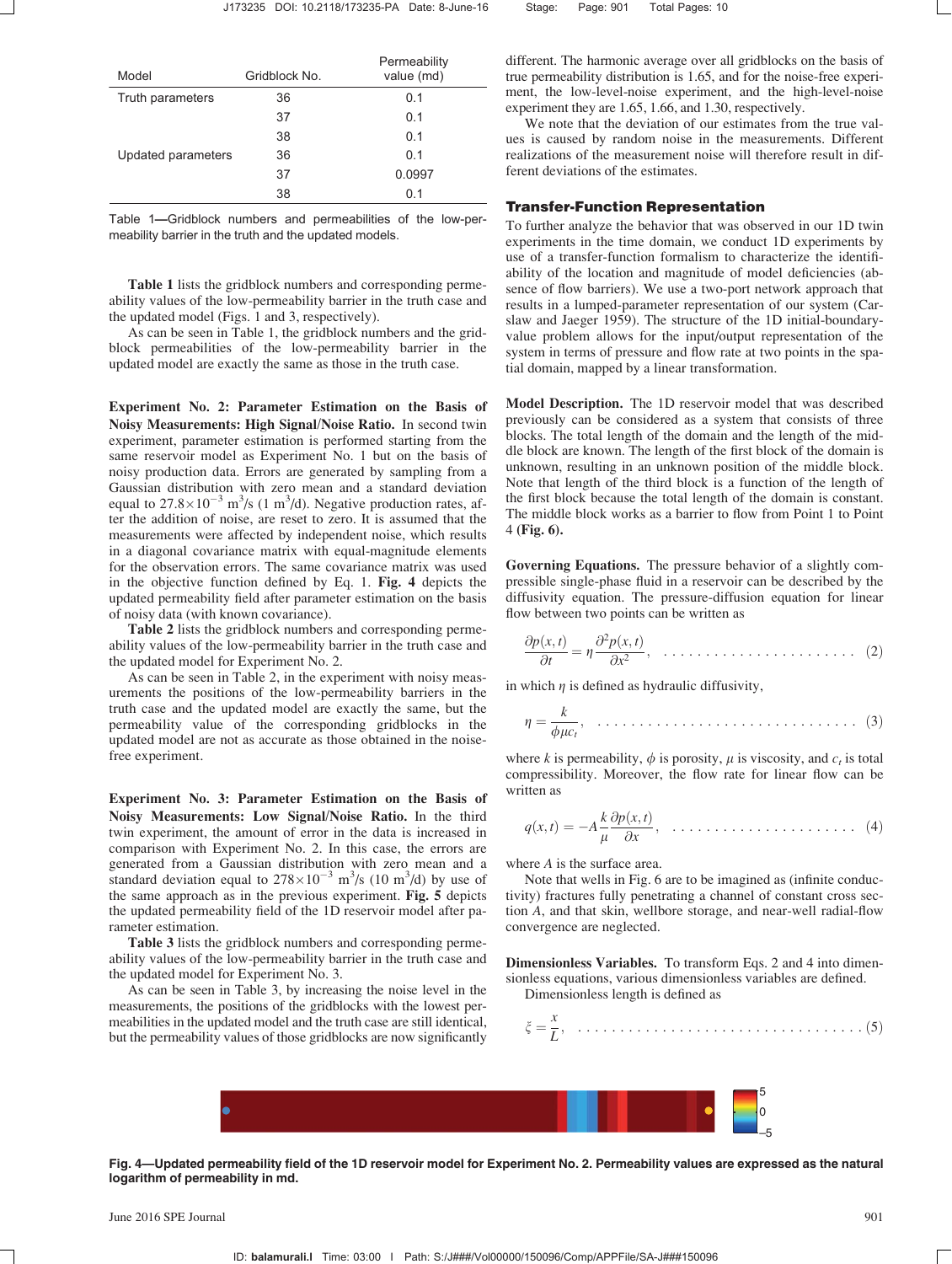| Model              | Gridblock No. | Permeability<br>value (md) |
|--------------------|---------------|----------------------------|
| Truth parameters   | 36            | 0.1                        |
|                    | 37            | 0.1                        |
|                    | 38            | 0.1                        |
| Updated parameters | 36            | 0.1036                     |
|                    | 37            | 0.1206                     |
|                    | 38            | 0.08                       |
|                    |               |                            |

Table 2—Gridblock numbers and permeabilities of the low-permeability barrier in the truth and the updated models.

where  $L$  is total constant length of the first and the last blocks of Fig. 6.

Dimensionless pressure is defined as

$$
\pi = \frac{p - p_i}{\hat{p}}, \quad \ldots \ldots \ldots \ldots \ldots \ldots \ldots \ldots \ldots \ldots \ldots \quad (6)
$$

where  $\hat{p}$  is the pressure at the outlet boundary and  $p_i$  is initial pressure.

Dimensionless time is defined as

$$
\tau = \frac{kt}{\mu c_t \phi L^2} \dots \dots \dots \dots \dots \dots \dots \dots \dots \dots \dots \tag{7}
$$

By use of these dimensionless variables, we can rewrite Eqs. 2 and 4 in dimensionless form:

$$
\frac{\partial \pi}{\partial \tau} = \frac{\partial^2 \pi}{\partial \xi^2}, \quad \dots \quad \dots \quad \dots \quad \dots \quad \dots \quad \dots \quad \dots \quad \quad (8)
$$

$$
\theta = -\alpha \frac{\partial \pi}{\partial \xi}, \quad \ldots \ldots \ldots \ldots \ldots \ldots \ldots \ldots \ldots \ldots \ldots \ldots \ldots (9)
$$

where  $\theta$  is dimensionless flow rate defined as

$$
\theta = \frac{q}{\hat{q}}, \quad \dots \quad \dots \quad \dots \quad \dots \quad \dots \quad \dots \quad (10)
$$

and  $\alpha$  is a dimensionless number defined as

$$
\alpha = \frac{Ak\hat{p}}{L\mu\hat{q}}, \quad \dots \dots \dots \dots \dots \dots \dots \dots \dots \dots \dots \dots \dots \tag{11}
$$

in which  $\hat{q}$  is the flow rate at the inlet boundary.

In this study, Eqs. 8 and 9 will be applied in three different regions of constant permeability.

Transfer-Function Derivation. To find input/output relations of the system depicted in Fig. 6, first the transfer functions of each block are derived and then they are coupled together to obtain transfer functions that describe the entire system. In the next subsection we derive the transfer functions for the first block of the system depicted in Fig. 6. Similar derivations would apply to the other blocks as well.

Input/Output Relations of One Block of the System. By applying a Laplace transform to Eq. 8, we obtain

$$
\frac{\partial^2}{\partial \xi^2} \Pi(\xi, s) - s \Pi(\xi, s) = 0. \quad \dots \quad \dots \quad \dots \quad \dots \quad (12)
$$

Eq. 12 has a solution of the form

$$
\Pi(\xi, s) = C_1 e^{\xi \sqrt{s}} + C_2 e^{-\xi \sqrt{s}}.
$$
 (13)

Moreover, Eq. 9 can also be written in the Laplace domain as follows:

$$
\Theta(\xi,s) = -\alpha C_1 \sqrt{s} e^{\xi \sqrt{s}} + \alpha C_2 \sqrt{s} e^{-\xi \sqrt{s}}, \ldots \ldots \ldots \ldots \ldots (14)
$$

where functions  $C_1$  and  $C_2$  can be determined by requiring the solution to satisfy the boundary conditions that are chosen as flow rate at the left side and pressure at the right side of the block; that is,  $\Theta(\xi,s) = \Theta(\xi_1,s)$  at  $\xi = \xi_1$  and  $\Pi(\xi,s) = \Pi(\xi_2,s)$  at  $\xi = \xi_2$ . Consequently, solving for  $C_1$  and  $C_2$  leads to

$$
C_1 = \frac{1}{\Lambda(s) + \Lambda^{-1}(s)} \Pi(\xi_2, s) - \frac{1}{\alpha \sqrt{s}} \frac{\Lambda^{-1}(s)}{\Lambda(s) + \Lambda^{-1}(s)} \Theta(\xi_1, s),
$$
  
... \dots \dots \dots \dots \dots \dots \dots (15)

$$
C_2 = \frac{1}{\Lambda(s) + \Lambda^{-1}(s)} \Pi(\xi_2, s) + \frac{1}{\alpha \sqrt{s}} \frac{\Lambda(s)}{\Lambda(s) + \Lambda^{-1}(s)} \Theta(\xi_1, s),
$$
  
 
$$
\cdots \cdots \cdots \cdots \cdots \cdots (16)
$$

in which

$$
\Lambda(s) = e^{\xi_2 \sqrt{s}}.\tag{17}
$$

At the boundaries we have the following output variables:

$$
\Pi(\xi_1,s) = C_1 + C_2, \quad \ldots \quad \ldots \quad \ldots \quad \ldots \quad (18)
$$

$$
\Theta(\xi_2, s) = -\alpha C_1 \sqrt{s} \Lambda(s) + \alpha C_2 \sqrt{s} \Lambda^{-1}(s). \quad \dots \dots \dots \dots \tag{19}
$$

Inserting values of  $C_1$  and  $C_2$  from Eqs. 15 and 16 into Eqs. 18 and 19 gives the final solutions:

Pðn1;sÞ ¼ 2 KðsÞ þ K<sup>1</sup> ðsÞ <sup>P</sup>ðn2;sÞ þ <sup>1</sup> <sup>a</sup> ffiffi s p KðsÞ K<sup>1</sup> ðsÞ KðsÞ þ K<sup>1</sup> ðsÞ Hðn1;sÞ; ð20Þ

 $\Theta(\xi_2,s)=$ 

$$
\alpha\sqrt{s}\frac{\Lambda^{-1}(s)-\Lambda(s)}{\Lambda(s)+\Lambda^{-1}(s)}\Pi(\xi_2,s)+\frac{2}{\Lambda(s)+\Lambda^{-1}(s)}\Theta(\xi_1,s).
$$

Subsequently,  $\Theta(\xi_2,s)$  and  $\Pi(\xi_1,s)$  can be written as a function of the boundary conditions:

$$
\begin{bmatrix}\n\Theta(\xi_2,s) \\
\Pi(\xi_1,s)\n\end{bmatrix} =\n\begin{bmatrix}\nA_{11} & A_{12} \\
A_{21} & A_{22}\n\end{bmatrix}\n\begin{bmatrix}\n\Theta(\xi_1,s) \\
\Pi(\xi_2,s)\n\end{bmatrix}, \quad \ldots \ldots \ldots \ldots \ldots \tag{22}
$$

where  $A_{ij}$  are the transfer functions of the first block, which explain the input/output relations as a function of model parameters. These transfer functions can be derived as

$$
A_{11} = \frac{2}{e^{\xi_2 \sqrt{s}} + e^{-\xi_2 \sqrt{s}}} = \frac{1}{\cosh(\xi_2 \sqrt{s})}, \quad \dots \dots \dots \tag{23}
$$

$$
A_{12} = \alpha \sqrt{s} \frac{e^{-\xi_2 \sqrt{s}} - e^{\xi_2 \sqrt{s}}}{e^{\xi_2 \sqrt{s}} + e^{-\xi_2 \sqrt{s}}} = -\alpha \sqrt{s} \tanh(\xi_2 \sqrt{s}), \quad \ldots \ldots \quad (24)
$$

$$
A_{21} = \frac{1}{\alpha\sqrt{s}} \frac{e^{\xi_2\sqrt{s}} - e^{-\xi_2\sqrt{s}}}{e^{\xi_2\sqrt{s}} + e^{-\xi_2\sqrt{s}}} = \frac{1}{\alpha\sqrt{s}} \tanh(\xi_2\sqrt{s}), \quad \ldots \ldots \ldots (25)
$$

5

–5 0

Fig. 5—Updated permeability field of the 1D reservoir model for Experiment No. 3. Permeability values are expressed as the natural logarithm of permeability in md.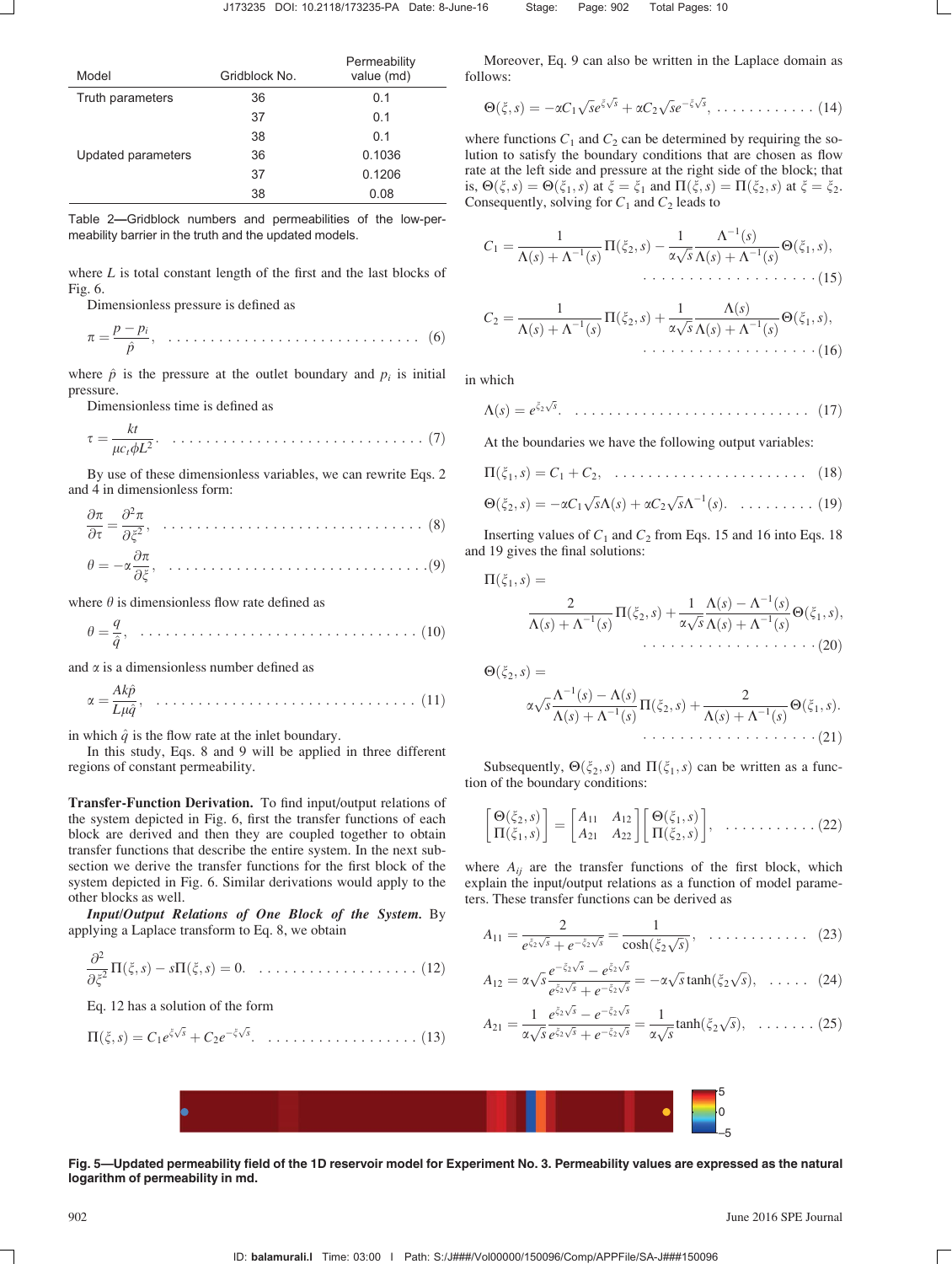| Model              | Gridblock No. | Permeability<br>value (md) |
|--------------------|---------------|----------------------------|
| Truth parameters   | 36            | 0.1                        |
|                    | 37            | 0.1                        |
|                    | 38            | 0.1                        |
| Updated parameters | 36            | 0.026                      |
|                    | 37            | 19.15                      |
|                    | 38            | 89.6                       |

Table 3—Gridblock numbers and permeabilities of the low-permeability barrier in the truth and the updated models.

$$
A_{22} = \frac{2}{e^{\xi_2\sqrt{s}} + e^{-\xi_2\sqrt{s}}} = \frac{1}{\cosh(\xi_2\sqrt{s})}.
$$
 (26)

In this way we can derive the transfer functions for each block of our system.

Input/Output Relations of the Entire System. By coupling the transfer functions of the three blocks, we can derive the input/ output relations for the entire system. Fig. 7 depicts the coupled model in block-diagram representation for our 1D reservoir model, where we used the letters  $A, B$ , and  $C$  to indicate the three consecutive blocks of Fig. 6.

Each block of Fig. 7 has an input/output relation in the form of Eq. 22. Consequently, by performing matrix multiplications, we can find the transfer functions that represent the input/output relations for the entire system. The matrix form of the input/output relations can be written as

$$
\begin{bmatrix}\n\Theta(\xi_4, s) \\
\Pi(\xi_1, s)\n\end{bmatrix} =\n\begin{bmatrix}\nS_{11} & S_{12} \\
S_{21} & S_{22}\n\end{bmatrix}\n\begin{bmatrix}\n\Theta(\xi_1, s) \\
\Pi(\xi_4, s)\n\end{bmatrix},\n\quad \ldots \ldots \ldots \ldots \ldots \tag{27}
$$

where the elements  $S_{ij}$  are given by

 $S_{12}$   $\rightarrow$ 

$$
S_{11} = -\frac{A_{11}B_{11}C_{11}}{C_{21}(B_{12} + A_{12}B_{11}B_{22} - A_{12}B_{12}B_{21}) + A_{12}B_{21} - 1},
$$
  
... (28)

$$
C_{12} - A_{12}C_{12}B_{21} + C_{11}C_{22}B_{12} - C_{12}C_{21}B_{12}
$$
  
+  $A_{12}C_{11}C_{22}B_{11}B_{22} - A_{12}C_{11}C_{22}B_{12}B_{21}$   
- 
$$
\frac{-A_{12}C_{12}C_{21}B_{11}B_{22} + A_{12}C_{12}C_{21}B_{12}B_{21}}{A_{12}B_{21} + C_{21}B_{12} + A_{12}C_{21}B_{11}B_{22} - A_{12}C_{21}B_{12}B_{21} - 1},
$$
 (29)

$$
S_{21} =
$$

$$
A_{21} + A_{11}A_{22}B_{21} - A_{12}A_{21}B_{21} - A_{21}C_{21}B_{12}
$$
  
+  $A_{11}A_{22}C_{21}B_{11}B_{22} - A_{11}A_{22}C_{21}B_{12}B_{21}$   
-  $A_{12}A_{21}C_{21}B_{11}B_{22} + A_{12}A_{21}C_{21}B_{12}B_{21}$   
-  $A_{12}B_{21} + C_{21}B_{12} + A_{12}C_{21}B_{11}B_{22} - A_{12}C_{21}B_{12}B_{21} - 1$   
................. (30)  

$$
S_{22} = -\frac{A_{22}C_{22}B_{22}}{A_{12}(B_{21} + C_{21}B_{11}B_{22} - C_{21}B_{12}B_{21}) + C_{21}B_{12} - 1}
$$
  
................. (31)

where  $A_{ij}$ ,  $B_{ij}$ , and  $C_{ij}$  are the transfer functions of the three consecutive blocks of Fig. 6. Consequently, the block diagram of the system (Fig. 7) can be simplified to the configuration depicted in Fig. 8.

# Effect of Location and Magnitude of Barrier on Dynamic System Output

In the time-domain twin experiments, we used flow rates in the injector and pressures in the producer as inputs and flow rates in the producer as outputs. Therefore, we can simplify the configuration depicted in Fig. 8 in such a way that the single output of our system,  $\Theta(\xi_4,s)$ , is influenced by two inputs:  $\Theta(\xi_1,s)$  and  $\Pi(\xi_4,s)$ . Consequently, the input/output relation of the system is described by the transfer functions  $S_{11}$  and  $S_{12}$  only (Fig. 9).

With the aid of Eq. 27, we can now write an expression for the system output:

$$
\Theta(\xi_4, s) = \Theta(\xi_1, s)S_{11} + \Pi(\xi_4, s)S_{12}. \quad \dots \dots \dots \dots \dots \tag{32}
$$

Because we used step inputs in the time-domain twin experiments, the dimensionless form of our inputs in the Laplace domain can be written as

$$
\Theta(\xi_1, s) = \frac{1}{s}, \quad \dots \quad \dots \quad \dots \quad \dots \quad \dots \quad \dots \quad (33)
$$

$$
\Pi(\xi_4,s)=\frac{1}{s}.\quad \ldots \ldots \ldots \ldots \ldots \ldots \ldots \ldots \ldots \ldots \ldots \tag{34}
$$

By substituting Eqs. 33 and 34 into Eq. 32, the output of the system can be written as

$$
\Theta_{\text{out}} = \Theta(\xi_4, s) = \frac{1}{s} S_{11} + \frac{1}{s} S_{12} = \frac{1}{s} (S_{11} + S_{12}). \quad \dots \quad (35)
$$

Note that all the variables, and therefore the transfer functions, are dimensionless.



Fig. 6—Schematic of two 1D domains separated by a low-permeability barrier.



Fig. 7—Coupled model in block-diagram representation for the model depicted in Fig. 6.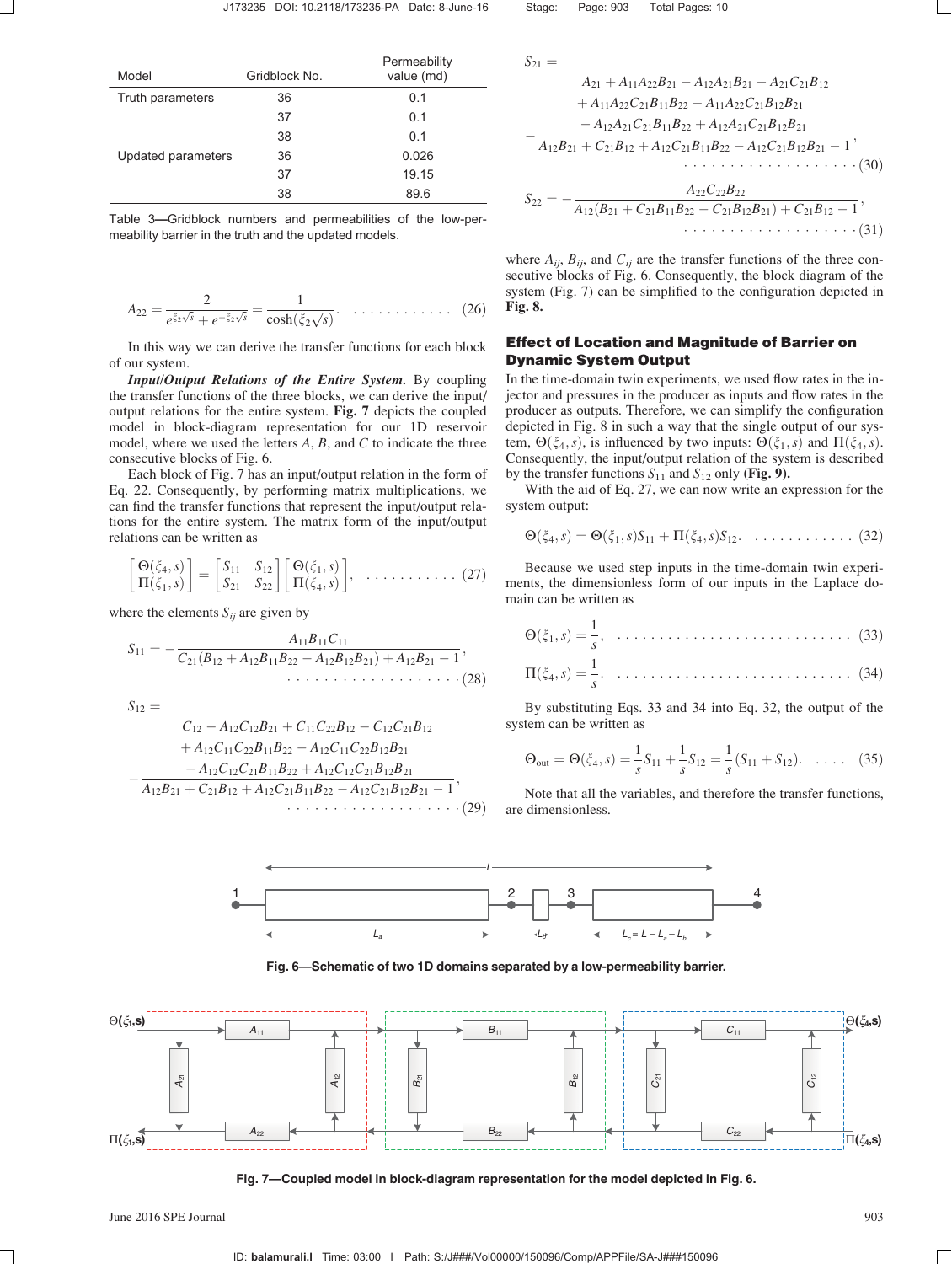

Fig. 8—Modified block-diagram representation for the model depicted in Fig. 6.

| Parameters                       | Magnitude | Unit |   |
|----------------------------------|-----------|------|---|
| $L_a/L = \xi_2 - \xi_1$          | 0.7       |      |   |
| $L_b/L = \xi_3 - \xi_2$          | 0.06      |      | C |
| $\alpha_{\rm a}, \alpha_{\rm c}$ | 0.75      |      |   |
| a <sub>b</sub>                   | 0.0025    |      |   |

Table 4—Truth parameter values.

At this stage we can replace s in Eq. 35 with  $j\omega_D$ , where j is the imaginary unit and  $\omega_D$  is dimensionless frequency. Dimensionless sampling frequency is defined according to sampling dimensionless time in our time-domain experiments. This will result in a frequency-response description of our system. Now we are able to investigate the effect of location and magnitude of the middle block (the flow barrier) on the output of our system. To perform a sensitivity analysis and a parameter estimation, which are presented later in the study, we define a "truth" case, with parameters listed in Table 4. The truth parameters are equivalent to the parameters of the time-domain truth case. Moreover, in our experiments the dimensionless frequency range is chosen between 0.6 and 600. The analytical truth case is used to generate synthetic measurements for parameter-estimation purposes in the later section Parameter Estimation in the Frequency Domain.

Effect of Location of a Flow Barrier. In this case we vary the location  $(\xi_2)$  of the middle block of the system, whereas the permeability magnitude of that block is fixed at a small value  $(\alpha_b = 0.0025)$ , and evaluate the corresponding output of the system by use of Eq. 35. Fig. 10 depicts the amplitude of the system output for different middle-block positions at different frequen-



Fig. 11—Amplitude of system output for different barrier-permeability magnitude and fixed location.



Fig. 9—Input/output relation in the reservoir system.



Fig. 10—Amplitude of system output for different barrier position and a fixed low-barrier-permeability magnitude.

cies. The dashed line in Fig. 10 is the amplitude of the system output in the absence of the flow barrier.

As can be seen in Fig. 10, the output of the system is quite sensitive to the location of the middle block when it has a small magnitude. In the other words, the location of the low-permeability barrier significantly affects the output of our system. Moreover, it can be concluded from Fig. 10 that when the barrier location is closer to the producer, it has more effect on the output.

Effect of Permeability Magnitude of a Flow Barrier. In this case we vary the permeability magnitude  $(\alpha_b)$  of the middle block of the system while its location is fixed ( $\xi_2$  = 0.7). Subsequently we evaluate the corresponding output of the system for different values of the middle block's permeability magnitude. Fig. 11 depicts the frequency response for these cases. Dashed line in Fig. 11 is the amplitude of the system output in the absence of the flow barrier.

It can be clearly seen that as the permeability magnitude of the middle block increases—that is, as the resistance to flow decreases—the output of the system becomes less sensitive to the magnitude variations.

### Parameter Estimation in the Frequency Domain

In this section we try to estimate uncertain parameters by use of frequency responses obtained from the transfer function of the system. In this study the location  $(\xi_2)$  and magnitude  $(\alpha_h)$  of the middle block are considered as unknown parameters (Fig. 6). We try to estimate these parameters by minimizing a mismatch objective function defined as

$$
V = (\Theta_{obs} - \Theta_{out})^T \mathbf{P}_{\Theta}^{-1} (\Theta_{obs} - \Theta_{out}), \quad \dots \dots \dots \tag{36}
$$

where  $\Theta_{obs}$  is the truth output vector, which is generated by use of truth parameters and Eq. 35 at different frequencies by replacing  $s$ with j $\omega$ . Vector  $\Theta_{\text{out}}$  is the simulated output. The starting model parameters are identical to the truth parameters except for the middle-block location and magnitude.  $P_{\Theta}$  is the measurement-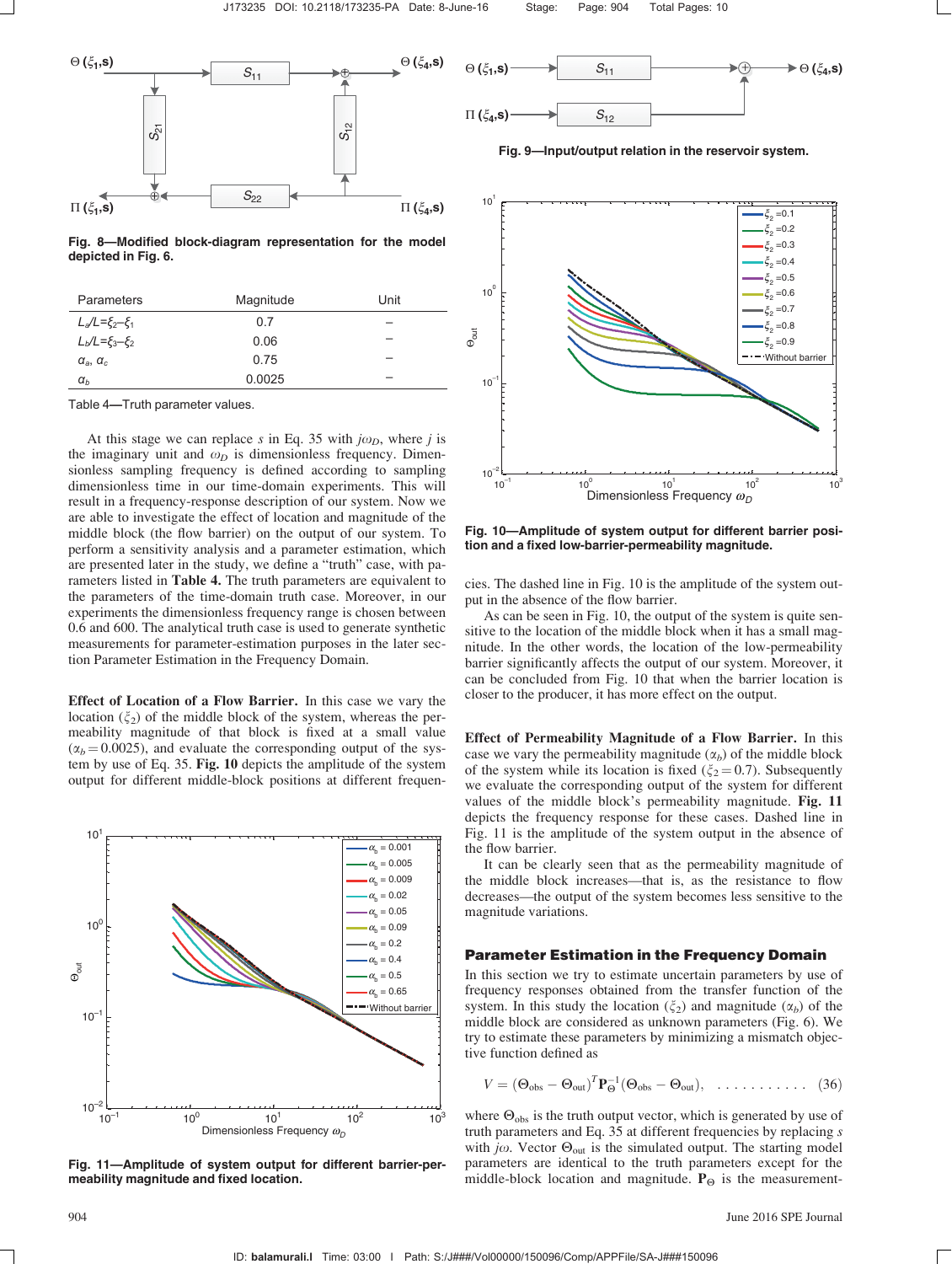| Parameters | Truth Value | Starting<br>Value | Estimated<br>Value | Parameters | Truth Value | Starting<br>Value | Estimated<br>Value |
|------------|-------------|-------------------|--------------------|------------|-------------|-------------------|--------------------|
|            |             | 0.4               | 0.1                |            | 0.7         | 0.4               | 0.69               |
| $\alpha_b$ | 0.0025      | 0.75              | 0.0025             | $\alpha_b$ | 0.0025      | 0.75              | 0.0026             |

Table 5—Model parameters for Experiment No. 1.

Table 6—Model parameters for Experiment No. 2.

error covariance matrix, which is chosen as an identity matrix in this study. Note that the derivative of the objective function can be calculated analytically. Moreover, because the data vectors (observed and model output) consist of complex numbers, we can make our data real-valued by considering them as 2D data points; i.e., with real and imaginary parts (Blom and Van den Hof 2010). Following this approach, we define an augmenteddata vector by stacking the real and imaginary parts of the complex-valued vectors.

Experiment No. 1: Noise-Free Parameter Estimation. In the first experiment we use noise-free measurements for parameterestimation purposes. Eq. 36 is minimized by adjustment of the location and the magnitude of the middle block. The minimization converges in 15 iterations. The truth-, starting-, and estimated-parameter values for this experiment are listed in Table 5.

It can be concluded from Table 5, similar to Experiment No. 1 in time domain, that in the case of noise-free measurements we are able to retrieve the location and the magnitude of a low-permeability barrier with 100% accuracy.

Noise Effect on Estimation of Location and Magnitude of a Low-Permeability Barrier. In presence of noise, Eq. 35 can be written as

$$
\Theta_{\text{out}} = \frac{1}{j\omega} (S_{11} + S_{12}) + \nu, \quad \dots \quad \dots \quad \dots \quad (37)
$$

where  $\nu$  represents Laplace-transformed noise converted to the frequency domain. If we assume to have Gaussian white noise in the time domain, which is the case in our time-domain examples, this transformation also results in white noise in the frequency domain. Note that in our experiments noise only affects the output.

Experiment No. 2: High Signal/Noise Ratio. In this experiment, we generate white noise from the same distribution as used in the subsection Experiment No. 2: Parameter Estimation Based on Noisy Measurements: High Signal/Noise Ratio for the high signal/noise-ratio experiment in the time domain, and use a Fourier transform to transform the noise to the frequency domain. Subsequently, we perform parameter estimation on the basis of this noisy data. The minimization converges in 14 iterations. The truth-, starting-, and estimated-parameter values for this experiment are listed in Table 6.

It can be concluded from Table 6, similar to Experiment No. 2 in the time domain, that for a low amount of noise the location and the magnitude of the low-permeability barrier can be still retrieved with an acceptable accuracy.

Experiment No. 3: Low Signal/Noise Ratio. In this experiment we increase the amount of noise in the data. Noise is generated from the same distribution as used in the subsection Experiment No. 3: Parameter Estimation Based on Noisy Measurements: Low Signal/Noise Ratio for the low signal/noise-ratio experi-

| <b>Parameters</b> | Truth Value | Starting<br>Value | Estimated<br>Value |
|-------------------|-------------|-------------------|--------------------|
| ረን                | 0.7         | 0.4               | 0.74               |
| а <sub>h</sub>    | 0.0025      | 0.75              | $1.02E - 5$        |

Table 7—Model parameters for Experiment No. 3.

ment in the time domain. A Fourier transform is used to transform the noise into the frequency domain. Subsequently, we perform parameter estimation on the basis of this noisy data. The minimization converges in 11 iterations. The truth-, starting-, and estimated-parameter values for this experiment are listed in Table 7.

It can be interpreted from Tables 6 and 7 that as the noise increases, the accuracy of the estimation of the magnitude parameter becomes worse although the location of the barrier is still accurate. In addition, these results confirm our twin-experiment results in the time domain.

# Visualization of the Objective Function

In this section we consider the objective function, expressed in Eq. 36, which is a function of transfer functions  $S_{11}$  and  $S_{12}$  and we then plot it as a function of our two uncertain parameters (location and magnitude of the barrier) in an attempt to visualize the objective-function shape and its spatial dependence on the two parameters. Fig. 12 depicts the objective-function surface in the two-variable space. The red dot in Fig. 12 indicates the minimum of the objective function (truth parameters).

If we zoom in on the vicinity of the minimum of Fig. 12, we observe that the surface also displays a varying magnitude with a minimum in the  $\alpha_b$  direction (Fig. 13).

Figs. 12 and 13 clearly show that our objective function is more sensitive to the barrier location than to the barrier magnitude, which means that, for the currently chosen input/output configuration and input signals, the barrier location has a higher probability to be estimated correctly from noisy data than the permeability magnitude. This behavior was indeed observed in our parameter-estimation results when the amount of noise in the data was increased.

# Structural Identifiability

Whether parameters can be uniquely identified from measured data can be considered in two ways. The first approach considers identifiability, or whether through a specific input/output combination we can distinguish a change in any of the parameters (Van Doren 2010). Such an identifiability analysis was performed in the previous sections where we considered a specific input/output configuration with specific inputs and measurement errors. The second approach considers (local) structural identifiability, or whether we can distinguish a change in any of the parameters at all from input/output data, assuming an optimally chosen, "persistently exciting" input. (Glover and Willems 1974; Van den Hof et al. 2009) Such a structural-identifiability analysis is performed in this section by considering the properties of the parameterized-transfer functions, which were derived previously in this study. To this end, we investigate the sensitivity of transfer functions  $S_{11}$  and  $S_{12}$  with respect to our uncertain parameters (barrier location and barrier magnitude) around the truth parameters. Because the parameters have different orders of magnitude, scaling will influence the identifiable parameter space. Here, we scale the sensitivity vectors by the truth parameters. Fig. 14 depicts the sensitivity of the system-transfer functions with respect to barrier location and barrier magnitude. It can be clearly seen that the system-transfer functions are more sensitive to the barrier location than to the barrier magnitude for all frequencies considered. This result confirms the findings from the previous sections and, moreover, implies that the difference in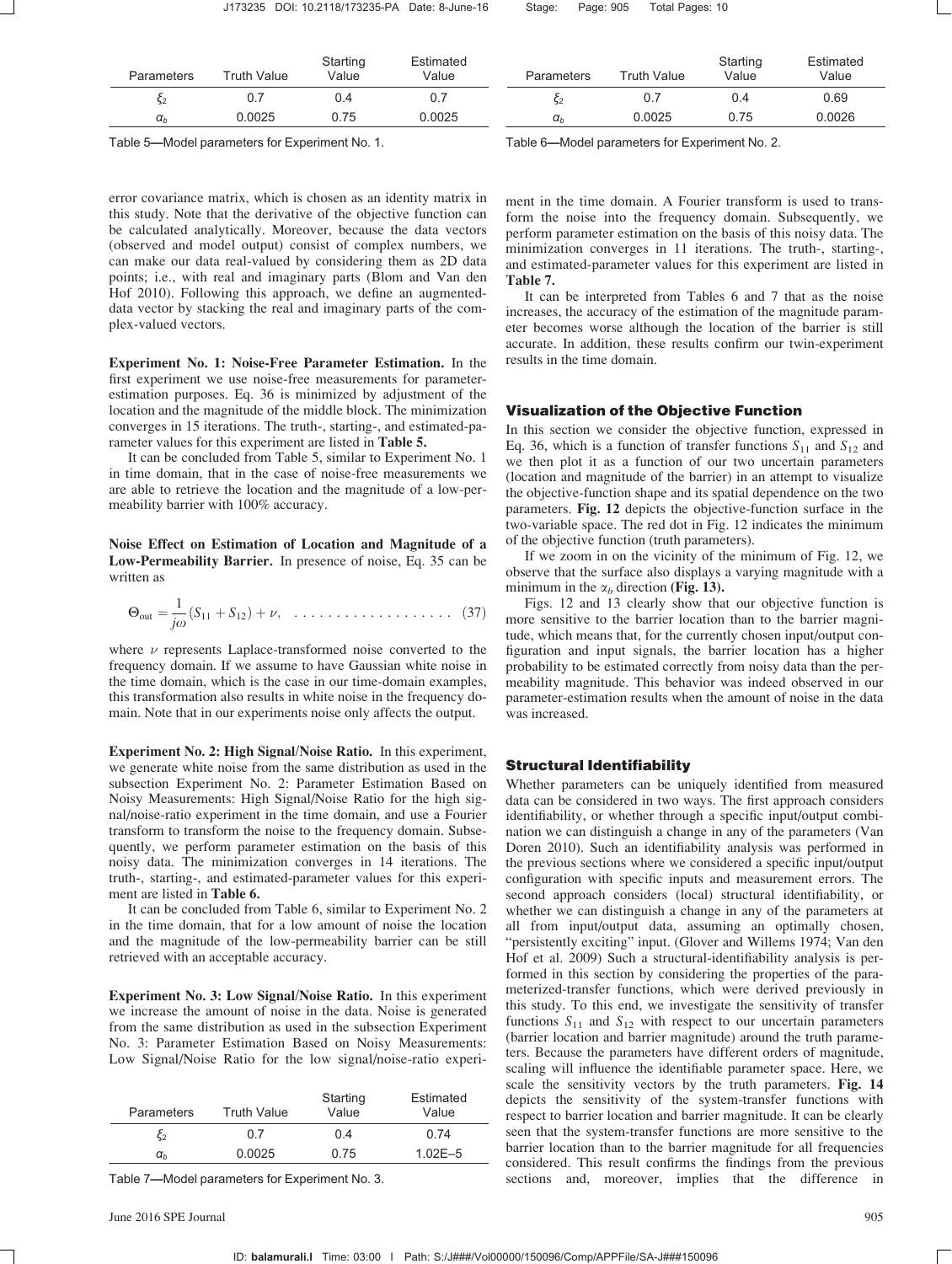

Fig. 12—Objective-function space. The red dot indicates the minimum.



Fig. 13—Zoomed-in objective-function space. The red dot indicates the minimum.



Fig. 14—Sensitivity of transfer functions with respect to barrier location and barrier magnitude.

identifiabilty between location and magnitude is not data-dependent but is a structural property of the system.

## Discussion and Conclusions

The time-domain examples presented in this study are derived from experimental results for a model in which only spatially varying permeabilities are parameterized, whereas the frequencydomain examples use a model where a structured physics-based approach is applied in terms of location of the barrier and magnitude of its permeability. We note that there exist techniques to represent the transient response to spatially varying heterogeneities in the Laplace domain with the aid of transformed variables, but we did not pursue these (Levitan and Crawford 2002). In our study the frequency-domain approach therefore uses more prior knowledge (the barrier is parameterized) than the time-domain approach (where all permeabilities are estimated separately). Second, the first approach is truly experiment-driven, whereas the second approach has to the capacity to say something about identifiability independent of the particular experimental data that are used. Moreover, the frequency-domain approach could be used to analyze in which particular frequency region the sensitivity of the parameters is largest, and to design an experiment by picking a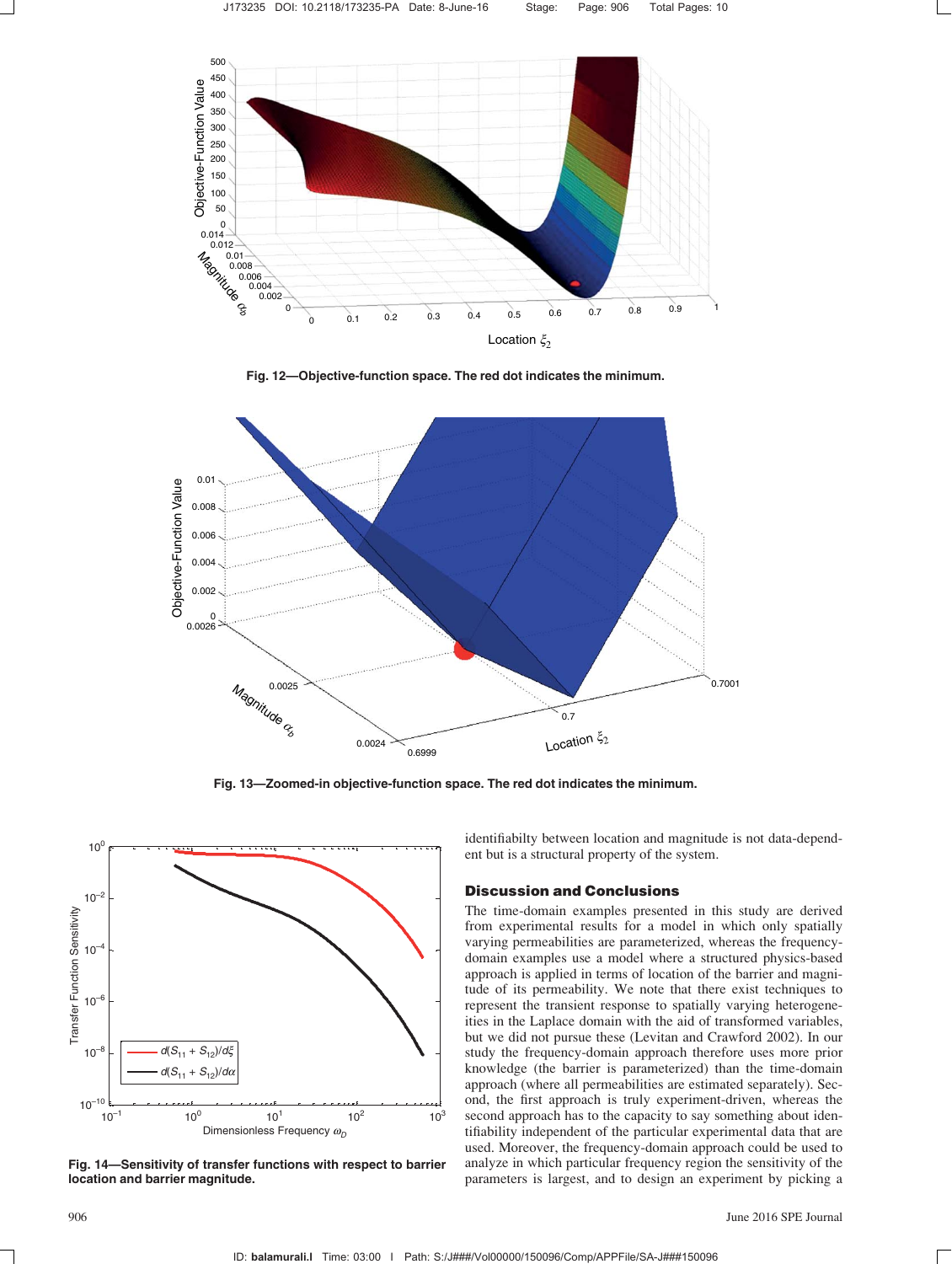sinusoidal signal of that (maximum sensitive) frequency, for example. Similar ideas have been discussed in the well-testing community since the early 1970s, for purposes of "harmonic testing" (Hollaender et al. 2002).

We note that we could have used the pressure in the injector as an additional output. However, in practice, wellbore pressures in injectors seem to be less frequently available for history-matching studies than wellbore (or tubing-head) pressures in producers. Moreover, pressures in injectors are strongly influenced by the near-wellbore effects of induced fractures, which makes their value for reservoirwide-information inference limited. A similar argument could be made for pressures in the producers, which we used as known inputs, because they may be influenced by the near-wellbore effects of formation damage (skin). We expect that including the injector pressure in our analysis (i.e., adding transfer function  $S_{21}$  and  $S_{22}$  to Fig. 9) would improve the identifiability, whereas leaving out the producer pressure from the inputs (i.e., removing transfer function  $S_{12}$  and only keeping  $S_{11}$  in Fig. 9) will deteriorate the identifiability.

In this study, we have investigated the possibility of detecting the location and the magnitude of flow barriers in a 1D reservoir for slightly compressible single-phase flow from the observations (outputs) under different noise conditions. To this end, we have conducted different twin experiments in the time domain and the frequency domain. For the latter, we have developed an analytical expression for the dynamical characteristics of the system as a function of system properties modeled after a transfer-function formalism in the form of bilaterally coupled porous-media models. We conclude the following:

- 1. The frequency-domain analytical solution makes it possible to investigate the effect of different parameters on the dynamic behavior of the system.
- 2. It is possible to estimate location and magnitude of a flow barrier from noise-free measurements in slightly compressible single-phase flow.
- 3. When the noise level in the data is increased, the location of the barrier remains relatively more identifiable than its permeability magnitude.
- 4. The presence of noise in the data results in unrealistic permeability-magnitude estimates.
- 5. Visualization of the objective-function space in the frequency domain illustrates that the dynamic output of our system is more sensitive to the barrier location than to barrier magnitude.
- 6. A structural identifiability analysis by use of the transfer-function approach shows that the difference in identifiability between location and magnitude is not data-dependent but is a structural property of the system.

### Nomenclature

- $A = \text{surface area}, L^2, m^2$
- $A_{ij}$  = transfer functions for block A, dimensionless
- $B_{ij}$  = transfer functions for block B, dimensionless
- $c_t$  = total compressibility, Lm<sup>-1</sup> t<sup>2</sup>, Pa<sup>-1</sup>
- $C_{ii}$  = transfer functions for block C, dimensionless
- $\mathbf{d} = \text{vector of measured data (flow rates)}, \mathbf{L}^3 \mathbf{t}^{-1}, \mathbf{m}^3/\mathbf{s}$
- $J =$  mismatch objective function in the time domain, dimensionless
- $k =$  permeability, L<sup>2</sup>, m<sup>2</sup>
- $L =$  total length of the domain, L, m
- $m$  = vector of unknown model parameters (permeability),  $L^2$ , m<sup>2</sup>
- $p =$  pressure,  $L^{-1}$ m t<sup>-2</sup>, Pa
- $\hat{p}$  = pressure at the outlet boundary, L<sup>-1</sup>m t<sup>-2</sup>, Pa
- $\mathbf{P}_d$  = measurement-error correlation matrix,  $L_0^6 t^{-2}$  $,m^6/s^2$
- $\ddot{\hat{q}}$  = flow rate at the inlet boundary, L<sup>3</sup> t<sup>-1</sup>, m<sup>3</sup>/s
- $s =$ Laplace variable
- $S_{ij}$  = transfer functions for entire system, dimensionless
- $t =$  time, t, seconds
- $V =$  mismatch objective function in the frequency domain, dimensionless
- $x =$ location, L, m
- $y$  = vector of simulated data (flow rates),  $L^3 t^{-1}$ , m<sup>3</sup>/s
- $\alpha$  = dimensionless permeability magnitude
- $\eta =$  hydraulic diffusivity,  $L^2t^{-1}$ , m<sup>2</sup>/s
- $\theta$  = dimensionless flow rate
- $\Theta =$  Laplace-domain dimensionless flow rate
- $\Theta_{\rm obs}$  = augmented vector of measured data in frequency domain, dimensionless
- $\Theta_{\text{out}}$  = augmented vector of simulated data in frequency domain, dimensionless
	- $\mu$  = viscosity, L<sup>-1</sup>m t<sup>-1</sup>, Pa·s
	- $\xi$  = dimensionless length
	- $\pi$  = dimensionless pressure
	- $\Pi =$  Laplace-domain dimensionless pressure
	- $\tau$  = dimensionless time
- $\phi$  = dimensionless porosity
- $\omega_D$  = dimensionless frequency

## Acknowledgments

This research was performed within the context of the Recovery Factory project at Delft University of Technology, sponsored by Shell Global Solutions International. Author M. Mansoori acknowledges the support of D. Rashtchian of the Department of Chemical and Petroleum Engineering of Sharif University of Technology.

# **References**

- Ahn, S. and Horne, R. N. 2010. Estimating Permeability Distributions From Pressure Pulse Testing. Presented at the SPE Annual Technical Conference and Exhibition, Florence, Italy, 19–22 September. SPE-134391-PA. [http://dx.doi.org/10.2118/134391-MS.](http://dx.doi.org/10.2118/134391-MS)
- Blom, R. S. and Van den Hof, P. M. 2010. Multivariable Frequency Domain Identification Using IV-based Linear Regression. Proc., 2010 49th IEEE Conference on Decision and Control, Atlanta, Georgia, 15–17 December, 1148–1153. [http://dx.doi.org/10.1109/CDC.2010.5717297.](http://dx.doi.org/10.1109/CDC.2010.5717297)
- Carslaw, H. S. and Jaeger, J. C. 1959. Conduction of Heat in Solids, second edition. Oxford, UK: Oxford University Press.
- Dogru, A. H., Dixon, T. N., and Edgar, T. F. 1977. Confidence Limits on the Parameters and Predictions of Slightly Compressible, Single-Phase Reservoirs. SPE J. 17 (1) 42–56. SPE-4983-PA. [http://dx.doi.org/](http://dx.doi.org/10.2118/4983-PA) [10.2118/4983-PA.](http://dx.doi.org/10.2118/4983-PA)
- Feitosa, G. S., Chu, L., Thompson, L. G. et al. 1994: Determination of Permeability Distribution From Well-Test Pressure Data. J Pet Technol 46 (7): 607–615. SPE-26047-PA. [http://dx.doi.org/10.2118/26047-PA.](http://dx.doi.org/10.2118/26047-PA)
- Gao, G. and Reynolds, A. C. 2006. An Improved Implementation of the LBFGS Algorithm for Automatic History Matching. SPE J. 11 (1) 5–17. SPE-90058-PA. [http://dx.doi.org/10.2118/90058-PA.](http://dx.doi.org/10.2118/90058-PA)
- Glover, K. and Willems, J. C. 1974. Parametrizations of Linear Dynamical Systems: Canonical Forms and Identifiability. IEEE Trans. Automat. Contr. 19 (6) 640–646. [http://dx.doi.org/10.1109/tac.1974.1100711.](http://dx.doi.org/10.1109/tac.1974.1100711)
- Grader, A. S. and Horne, R. N. 1988. Interference Testing: Detecting a Circular Impermeable or Compressible Subregion. SPE Form Eval 3 (2): 420–428. SPE-15585-PA. [http://dx.doi.org/10.2118/15585-PA.](http://dx.doi.org/10.2118/15585-PA)
- Hollaender, F., Hammond, P. S., and Gringarten, A. C. 2002: Harmonic Testing for Continuous Well and Reservoir Monitoring. Presented at the SPE Annual Technical Conference and Exhibition, San Antonio, Texas, 29 September–2 October. SPE-77692-PA. [http://dx.doi.org/](http://dx.doi.org/10.2118/77692-MS) [10.2118/77692-MS.](http://dx.doi.org/10.2118/77692-MS)
- Joosten, G. J. P., Altintas, A., and Sousa, P. D. 2011. Practical and Operational Use of Assisted History Matching and Model-Based Optimisation in the Salym Field. Presented at the SPE Annual Technical Conference and Exhibition, Denver, 30 October–2 November. SPE-146697-MS. [http://dx.doi.org/10.2118/146697-MS.](http://dx.doi.org/10.2118/146697-MS)
- Kahrobaei, S., Mansoori, M., Joosten, G. J. P. et al. 2014. Hidden Information in Ill-posed Inverse Problems. Oral presentation given at ECMOR XIV – 14th European Conference on the Mathematics of Oil Recovery, Catania, Italy, 8–11 September. [http://dx.doi.org/10.3997/2214-](http://dx.doi.org/10.3997/2214-4609.20141825) [4609.20141825.](http://dx.doi.org/10.3997/2214-4609.20141825)